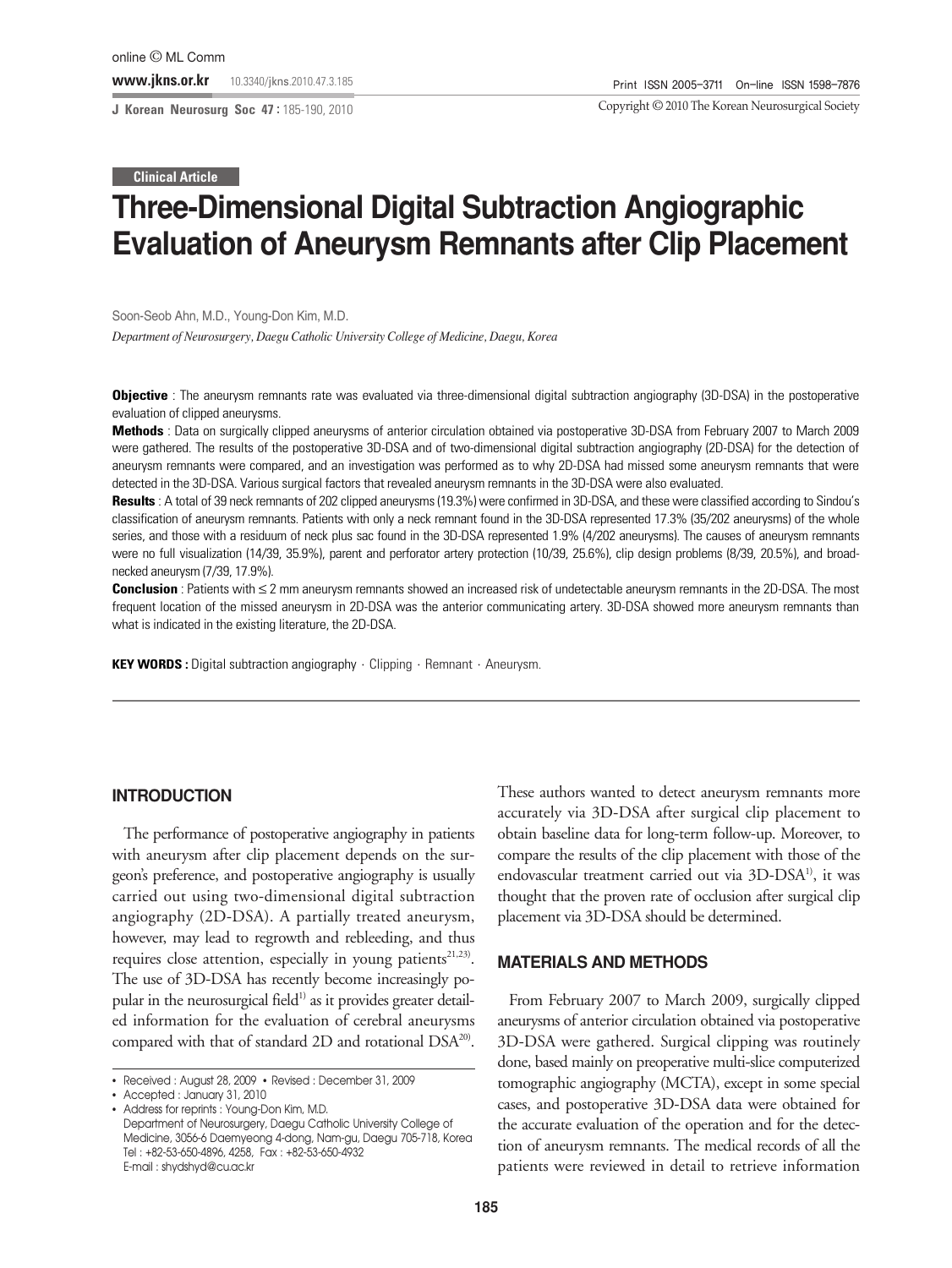regarding clinical presentations, locations, sizes, and anatomical shapes of the aneurysms, as well as the occurrence of premature rupture, the types, and the numbers of clips. Surgical video recordings were reviewed in aneurysm remnants cases that were confirmed via postoperative 3D-DSA to determine their causes. DSA was performed with femoral catheterization, using the Seldinger technique with a biplane unit (Integris Allura 12 & 15 Biplane; Philips Electronics, Best, Netherlands). Four-vessel angiographies were obtained in the antero-posterior, lateral, and bilateral oblique projections for each catheterization. A non-ionic contrast material (Visipaque 320; Amersham Health, Cork, Ireland) was used for each injection. DSA was performed with a 2 cm field of view (FOV) and a  $1024 \times 1024$  matrix. The spatial resolution was  $2.5 \times 2.5$  mm. To obtain a threedimensional image, 35 mL of the non-ionic contrast material was injected into the internal carotid or vertebral artery with a power injector at 4 mL/s and 500 psi. Another 12 mL of the non-ionic contrast material was injected into the internal carotid or vertebral artery with a power injector at 3 mL/s and 600 psi. A 180-degree rotational DSA was performed for 8 s. The obtained information was transferred to a computer (Dell Computers, USA) using a 3D reconstruction software (Integris 3D-RA, Philips Integris Systems). A volume-rendering technique was used to render the 3D-DSA images. The 2D-DSA and 3D-DSA images were then evaluated, focusing on any aneurysm remnant that may be present. All the raw 3D data sets were stored on the workstation's hard disc, and later in a compact disc. The raw data sets stored in compact discs can be reloaded in the workstation for real-time evaluation and new high-resolution reconstruction. Subsequently, the DSA images of the corresponding vascular trees were reviewed on a PACS workstation to detect aneurysm remnants and their locations.

An aneurysm remnant was defined as a filling with the contrast medium of its portion greater than 1 mm in size $14,16$ . The detected aneurysm remnants were classified according to Sindou's classification of aneurysm remnant (N-group : with only a neck remnant found in the 3D-DSA;  $N + S$ group : with a residuum of neck plus sac found in the 3D-DSA)<sup>19)</sup>. Two neuroradiologists interpreted the DSA and 3D angiographic image, focusing on finding any residual aneurysm. The aneurysm remnants found in the 3D-DSA were measured using an internal digital caliper. The diagnostic performances of postoperative 3D-DSA and 2D-DSA in the detection of aneurysm remnants were compared via receiver operating characteristic (ROC) analysis, with a 95% confidence interval (CI). The Chi-square test was used to investigate the statistically significant variables in the coincidence between the postoperative aneurysm remnants and the variable factors (clinical presentations, locations, sizes, and anatomical shapes of the aneurysms, the presence of premature rupture, and types and numbers of clips). An investigation was performed to determine why 2D-DSA missed some aneurysm remnants that had been detected by 3D-DSA.

# **RESULTS**

From February 2007 to March 2009, 285 patients with subarachnoid hemorrhage were treated at authors' institution. A total of 202 patients with 250 clipped cerebral aneurysms met the inclusion criteria. There were 80 males and 122 females, and the mean age of the patients was 53.1 ± 17.8 years. Of the said patients, 161 had a single aneurysm and 41 had multiple aneurysms. Of the patients with multiple aneurysms, 34 had two aneurysms and seven had three aneurysms. Table 1 lists the demographic features of the patients and their aneurysms. Surgical clipping and postoperative DSA were performed within a mean interval of 21.3  $\pm$  17.9 days (range : 3-128). All the patients were treated with pure titanium clips with various configurations (Sugita titanium aneurysm clip : Mizuho, Tokyo, Japan; Yasagil titanium aneurysm clip : Aesculap AG, Tuttlingen, Germany).

Using Sindou's classification of aneurysm remnants, 39 aneurysm remnants were detected (19.3%, 39/202). The patients with only a neck remnant (N-group) found in the 3D-DSA represented 17.3% (35/202 aneurysms) of the whole series, and those with a residuum of neck plus sac (N + S group) found in the 3D-DSA represented 1.9% (4/202 aneurysms). Four aneurysm remnants (4/39, 10.2%) in the N + S group required further treatment. Three patients were successfully treated with reoperation, and one patient was also successfully treated using the endovascular technique. Otherwise, in the postoperative 2D-DSA study, 22 aneurysm remnants were detected (10.8%, 22/202) : N-group in 2D-DSA represented 10.9% (22/202 aneurysms) of the whole series, and the  $N + S$  group in 3D-DSA repre-sented 1.9% (4/202 aneurysms) (Table 2).

Of the 39 aneurysm remnants in 3D-DSA, those with size greater than 2 mm aneurysms represented 51.2% (20/39) of the whole series, and 2D-DSA missed three aneurysm remnants (15.0%, 3/20) that were detected in the 3D-DSA. 2D-DSA missed aneurysm remnants in all three cases as these were hidden by the multiple clips. The  $\leq$  2 mm aneurysm remnants in 3D-DSA represented 48.8% (19/39) of the whole series, and 2D-DSA missed 14 aneurysm remnants (73.6%, 14/19) that had been detected in the 3D-DSA. 2D-DSA missed aneurysm remnants because of such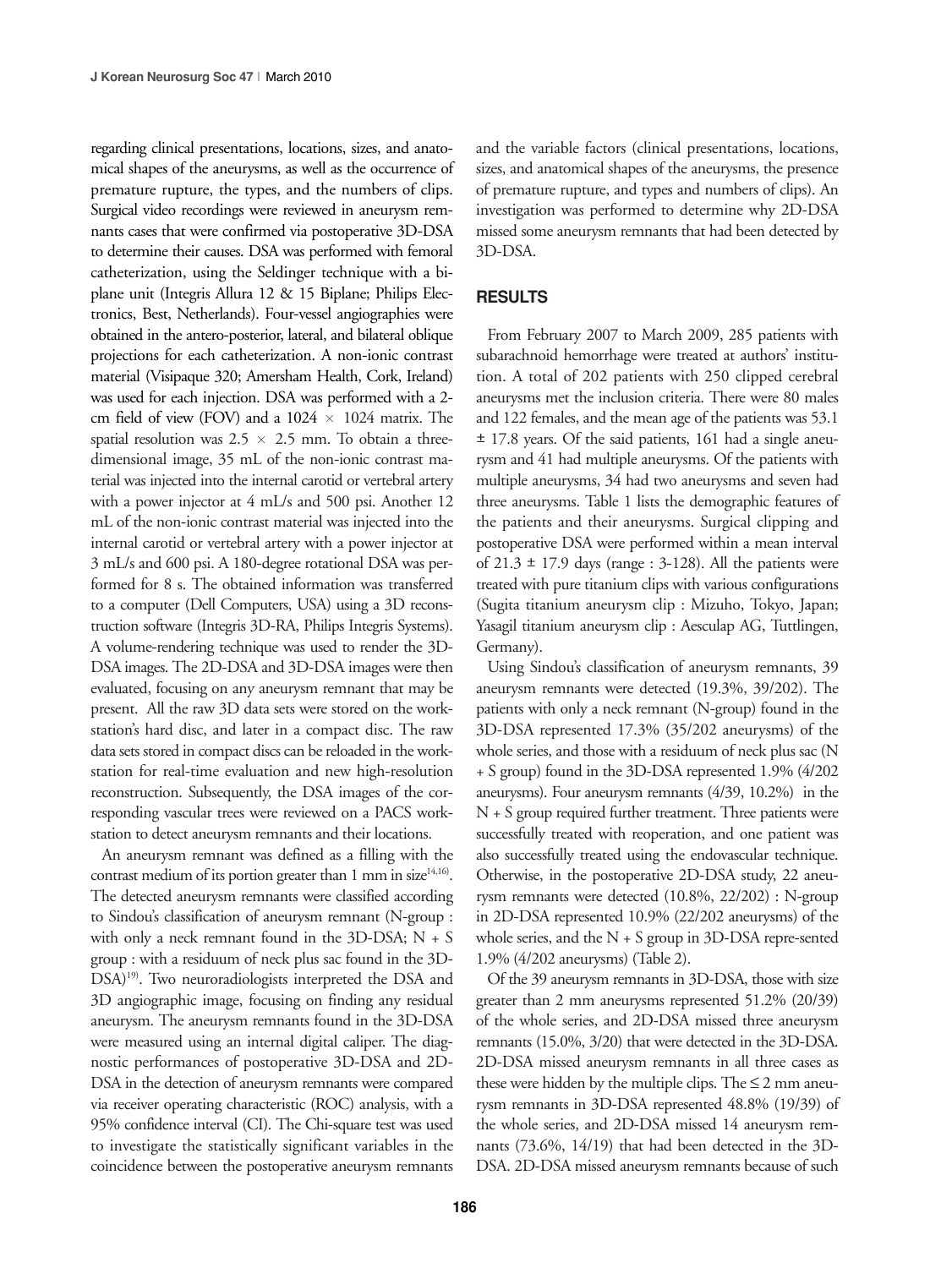| Table 1. Characteristics of 202 aneurysms and 39 remnants |  |
|-----------------------------------------------------------|--|
|-----------------------------------------------------------|--|

| Characteristics                        | No. of clipped | Aneurysm    |  |
|----------------------------------------|----------------|-------------|--|
|                                        | aneurysm (%)   | remnant (%) |  |
| No. of patients                        |                |             |  |
| Female                                 | 122 (60.4)     | 18(8.9)     |  |
| Male                                   | 80 (39.6)      | 21(10.3)    |  |
| Total                                  | 202            | 39 (19.3)   |  |
| Aneurysm location                      |                |             |  |
| Anterior communication artery          | 72(35.7)       | 16(7.9)     |  |
| Middle cerebral artery aneurysm        | 56(27.7)       | 11(5.4)     |  |
| Posterior communication artery         | 48 (23.7)      | 11(5.4)     |  |
| Anterior cerebral artery aneurysm      | 11(5.4)        | 1(0.4)      |  |
| Internal carotid artery                | 15(7.5)        | 0(0.0)      |  |
| Shape of aneurysm on preoperative MCTA |                |             |  |
| Simple                                 | 104(51.4)      | 16(7.9)     |  |
| Complex                                | 98 (48.6)      | 23(11.3)    |  |
| Size (mm) of neck on preoperative MCTA |                |             |  |
| <6                                     | 154 (76.3)     | 26(12.8)    |  |
| $6 - 10$                               | 38 (18.8)      | 9(4.4)      |  |
| >10                                    | 10(4.9)        | 4(1.9)      |  |
| Size (mm) of sac on preoperative MCTA  |                |             |  |
| < 7                                    | 174 (86.1)     | 31(15.3)    |  |
| $7 - 12$                               | 24(11.8)       | 6(2.9)      |  |
| 13-24                                  | 4(1.9)         | 2(0.9)      |  |
| > 25                                   | 0(0.0)         | 0(0.0)      |  |

MCTA : multi-slice computerized tomographic angiography

|  | Table 2. Aneurysm remnants on 2D-DSA and 3D-DSA classified by type and size |  |  |
|--|-----------------------------------------------------------------------------|--|--|
|--|-----------------------------------------------------------------------------|--|--|

|                           | 2D-DSA           | 3D-DSA        |
|---------------------------|------------------|---------------|
| Type of aneurysm remnants |                  |               |
| Ν                         | 18 (81.8%)       | 35 (89.8%)    |
| $N + S$                   | 4 (18.2%)        | 4 (10.2%)     |
| Total                     | 22 (100%)        | 39 (100%)     |
| Size of aneurysm remnants |                  |               |
| $2 \text{ mm} \geq$       | Detected 5 case  | 19/39 (48.8%) |
| $2$ mm $<$                | Detected 17 case | 20/39 (51.2%) |
| Total                     |                  | 39 (100%)     |

2D-DSA : two-dimensional digital subtraction angiography, 3D-DSA : three-dimensional digital subtraction angiography, N : only neck remnant, N + S : neck plus sac remnant

remnants' small sizes, the presence of clip masses, and the overlapping with cerebral vessels (Table 2, 3). The mean size of the aneurysm remnants that had been missed by 2D-DSA was  $1.67 \pm 0.24$  mm. Patients with  $\leq 2$  mm aneurysm remnants had an increased risk of having undetectable aneurysm remnants in 2D-DSA (70%, 14/20) compared with patients with  $> 2$  mm aneurysm remnants (15%, 3/20) (*p* = 0.035) (Table 2).

Seventeen missed aneurysm remnants found in 3D-DSA were located in the anterior communicating artery (11 cases, 64.7%), posterior communicating artery (3 cases, 17.6%), and middle cerebral artery bifurcation (3 cases, 17.6%) (Table 3). In the Chi-square test, the statistically significant

variables that coincided with one another were the locations of the aneurysm, especially the anterior communicating artery ( $p = 0.027$ ).

In the ROC analysis for postoperative 3D-DSA, the area under the ROC curve and with 95% CI for postoperative 2D-DSA were 0.843 and 0.630 to 1.056 ( $p = 0.001$ ), respectively. In the Chi-square test, the coincidence for postoperative 2D-DSA and 3D-DSA was 69.3%. The statistically significant variable that coincided with remnants was the aneurysm neck size ( $p = 0.006$ ). The dome size of the aneurysm and the long diameter of the aneurysm sac were not statistically significant ( $p = 0.371$ ,  $p = 0.068$ ). In terms of surgical factors, the main cause of aneurysm remnants was no full visualization (14/39, 35.9%), followed by clip design problems (8/39, 20.5%), broad-necked aneurysm (7/39, 17.9%), parent artery protection (7/39, 17.9%), and perforator artery protection (3/39, 7.7%).

#### **DISCUSSION**

In existing related literature, the incidences of residual aneurysm range from 3.5% to 13%<sup>7,8,13,15-17</sup>. These reports, however, were obtained from 2D-DSA. Recently, as 3D-DSA provides more information for the evaluation of cerebral aneurysms compared with the standard 2D and rotational

DSA10,20), the use of 3D-DSA has become increasingly popular in the neurosurgical field, especially before and after embolization<sup>1,11)</sup>. These authors wanted to detect aneurysm remnants more accurately via 3D-DSA after surgical clip placement to obtain baseline data for long-term followup as a partially treated aneurysm may lead to regrowth4) and re-bleeding and thus requires close attention<sup>21,23)</sup>. Moreover, to compare the results of clip placement with those of endovascular treatment performed via 3D-DSA<sup>1,18)</sup> and with the standard assessment of the degree of aneurysm occlusion, it was thought that the proven rate of occlusion after surgical clip placement via 3D-DSA should be determined.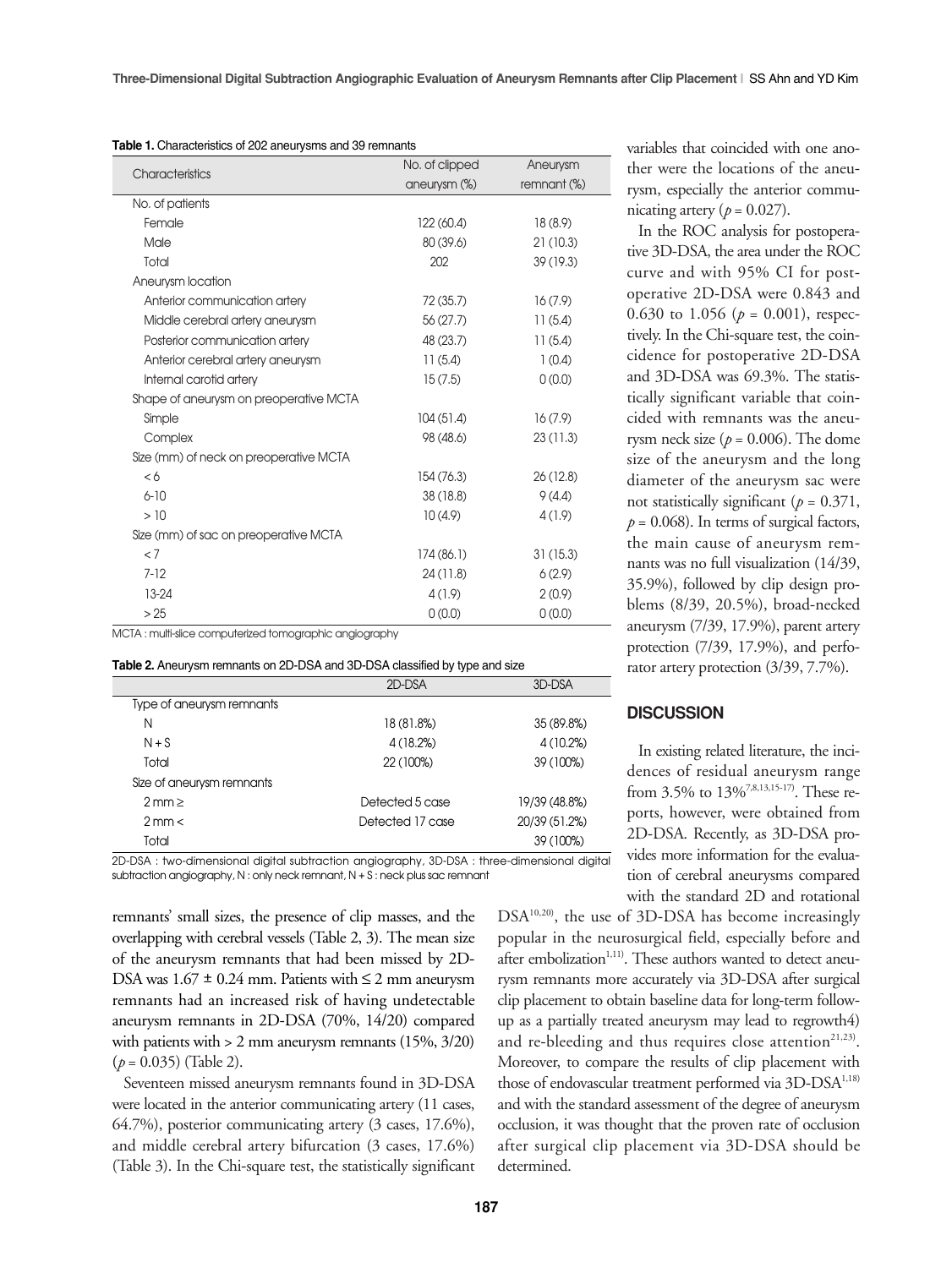| NO. | Age/ |             | No.of | Remnant          | Result of | Undetected cause by    | Cause of              | Surgical point     | Treatment |
|-----|------|-------------|-------|------------------|-----------|------------------------|-----------------------|--------------------|-----------|
|     | Sex  | Location    | Clip  | Size             | 3D-DSA    | 2D-DSA                 | incomplete clipping   | of view            |           |
|     | 52/M | <b>ACoA</b> | 1     | $1.9 \times 0.5$ | N         | Small size             | Perforator            | <b>Unavoidable</b> | F/U       |
| 2   | 58/F | <b>ACoA</b> | 2     | $1.9 \times 0.9$ | N         | Hidden by clip         | Perforator            | <b>Unavoidable</b> | F/U       |
| 3   | 57/F | <b>PCoA</b> | 3     | $1.7 \times 1.8$ | N         | Overlapped with vessel | Clip design           | Avoidable          | F/U       |
| 4   | 45/F | <b>ACoA</b> | 2     | $1.8 \times 1.3$ | N         | Hidden by clip         | No full visualization | Avoidable          | F/U       |
| 5   | 59/M | <b>MCA</b>  | 1     | $1.6 \times 0.8$ | N         | Overlapped with vessel | <b>Broad neck</b>     | <b>Unavoidable</b> | F/U       |
| 6   | 48/M | <b>MCA</b>  | 3     | $2.5 \times 1.3$ | N         | Hidden by clip         | Parent a. stenosis    | <b>Unavoidable</b> | F/U       |
| 7   | 39/F | <b>ACoA</b> | 2     | $1.7 \times 1.0$ | N         | Hidden by clip         | <b>Broad neck</b>     | <b>Unavoidable</b> | F/U       |
| 8   | 57/M | <b>ACoA</b> | 2     | $1.8 \times 1.1$ | N         | Overlapped with vessel | Clip design           | Avoidable          | F/U       |
| 9   | 64/M | <b>ACoA</b> | 2     | $2.3 \times 1.0$ | $N + S$   | Hidden by clip         | No full visualization | Avoidable          | Re-clip   |
| 10  | 58/M | <b>ACoA</b> | 1     | $1.2 \times 0.5$ | N         | Small size             | Parent a. stenosis    | <b>Unavoidable</b> | F/U       |
| 11  | 50/M | <b>ACoA</b> | 1     | $1.8 \times 1.9$ | N         | Hidden by clip         | Parent a. stenosis    | <b>Unavoidable</b> | F/U       |
| 12  | 68/F | <b>MCA</b>  |       | $1.5 \times 0.7$ | N         | Overlapped with vessel | Parent a. stenosis    | <b>Unavoidable</b> | F/U       |
| 13  | 47/M | <b>ACoA</b> | 1     | $1.4 \times 1.8$ | N         | Overlapped with vessel | No full visualization | Avoidable          | F/U       |
| 14  | 48/M | <b>PCoA</b> | 1     | $2.4 \times 0.9$ | N         | Hidden by clip         | Clip design           | Avoidable          | F/U       |
| 15  | 50/F | <b>ACoA</b> | 4     | $1.5 \times 0.5$ | N         | Small size             | <b>Broad neck</b>     | <b>Unavoidable</b> | F/U       |
| 16  | 72/F | <b>ACoA</b> |       | $1.7 \times 1.8$ | N         | Hidden by clip         | Clip design           | Avoidable          | F/U       |
| 17  | 41/F | <b>PCoA</b> |       | $1.7 \times 0.5$ | N         | Small size             | No full visualization | Avoidable          | F/U       |

**Table 3.** The aneurysm remnants which were missed on 2D-DSA and confirmed on 3D-DSA

ACoA : anterior communicating artery, PCoA : posterior communicating artery, MCA : middle cerebral artery, F/U : follow up, N: neck , N + S : neck plus sac

It is very important to define what aneurysm remnant is because its definition can affect the rate of aneurysm remnants to be obtained. In this study, aneurysm remnant is defined as a filling with contrast medium of its portion greater than 1 mm in size $14,16$ . The detected aneurysm remnants were classified according to Sindou's classification of aneurysm remnants<sup>19)</sup>. Such aneurysm remnant classification enabled the authors of this study to come up with a treatment plan : the N-group usually needs only follow-up studies as in their case, the clip is completely across the base of the aneurysm, and there is a residual neck between the clip and the arterial lumen; the  $N + S$ group, however, needs immediate further treatment. The obtained postclipping aneurysm remnant rate was 39/202 (19.3%) in 3D-DSA and 22/202 (10.9%) in 2D-DSA. The results of 2D-DSA are in keeping



Fig. 1. A 59-year-old man harbored an aneurysm on the right middle cerebral artery bifurcation, which has been clipped and reinforced with cottonoid wrapping. A : Preoperative muti-slice computerized tomographic angiography shows a borad-necked saccular aneurysm (arrow). B : Postoperative 2D-DSA is performed 78 days after surgical clipping. 2D-DSA shows no remnant (arrow). C : Postoperative 3D-DSA is performed on the same day, and it shows remnant (arrows) (arrowhead: right M1). D : On the operative field, bulging portion below clip is shown but lumen stenosis and wide neck held complete clipping. The bulging portion is wrapped with cottonoid after clipping. The remnants size was 1.8  $\times$  1.1 mm<sup>2</sup>.

with the 3.5-13%<sup>7,8,13,15-17)</sup> rates documented in the literature as shown in a recent meta-analysis. Kang et al.<sup>10)</sup> reported an aneurysm remnant rate of 42% obtained through 3D-DSA. Both results obtained by these authors and by Kang et al. are far higher than the incidences reported in the existing literature<sup>7,8,13,15-17)</sup>. Further, it can be said that the so-called small dog-ear aneurysm remnants were classified as aneurysm remnants because of the excellent image quality and the various viewing angles of 3D-DSA. Moreover, 3D-DSA proved to be better at detecting small aneurysm remnants  $(≤ 2 mm)$  and anterior communicating artery aneurysms (sandwiched between two A2 arteries and hidden)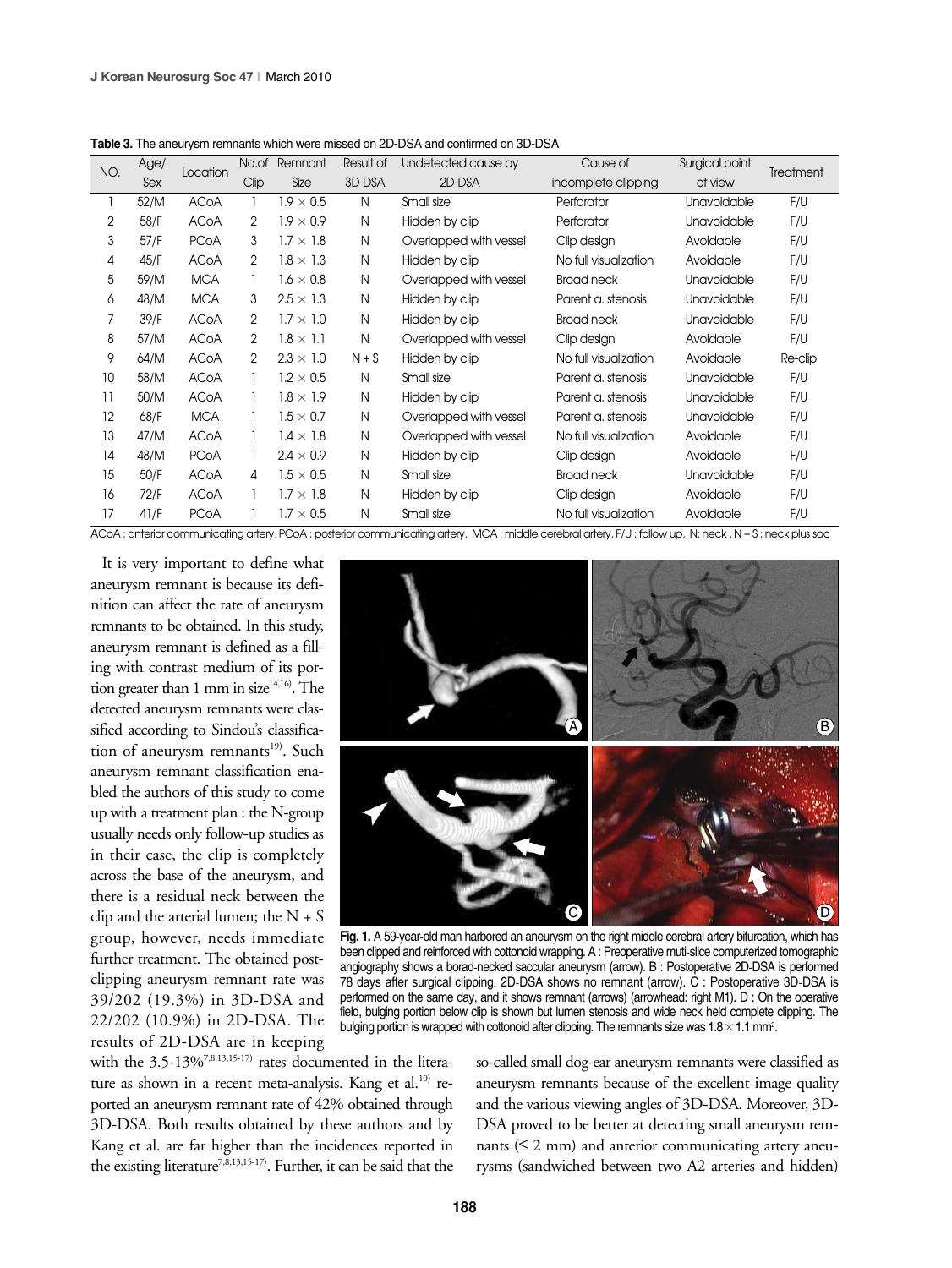

**Fig. 2.** A 52-year-old man with a residual neck after clipping of an anterior communicating artery (ACoA) aneurysm due to perforating artery arising from the aneurysm sac. A : Preoperative multi-slice computerized tomographic angiography shows a saccular aneurysm (arrow) on ACoA. B : Perforating arteries (arrows) arising from the aneurysm sac (arrowhead) are demonstrated in the operative photograph. C : Postoperative 2D-DSA is performed 20 days after surgical clipping. The remnant is not visible. D and E : Unlike 2D-DSA, 3D-DSA shows a small and residual remnant (arrow). The remnant size is 1.9  $\times$  0.5 mm².

than 2D-DSA. The clip mass and overlapping cerebral vessels in 3D-DSA did not serve as obstacles to the evaluation of the aneurysm remnants; as such, 3D-DSA was useful in evaluating aneurysm remnants with multiple-clip application and complex surrounding cerebral vessels.

Some of the causes of aneurysm remnants are unavoidable because of the incidence of a broad neck, parent artery protection, and perforator artery, but some of the causes of aneurysm remnants, such as no full visualization and clip design problems, are avoidable if one pays more attention to them. For such reason, surgeons should be more concerned about the sufficient exposure of aneurysm necks and must use an endoscope to confirm clip placement and design.

In terms of immediate follow-up on aneurysm remnants, authors were greatly helped by the use of 3D-DSA in treating one patient with aneurysm remnants that had not been seen in the 2D-DSA due to the presence of clip masses and the surrounding A2 vessels. The other three aneurysm remnants of the N + S group were detected in the 2D-DSA and were given further surgical or endovascular treatment. Immediate follow-up angiography for aneurysm remnants is important not only for the detection of aneurysm remnants requiring further treatment, but also for the collection of basic data for long-term follow-up. The complete exclusion of aneurysms from blood circulation is very important, especially when the patient is young<sup>9,24)</sup>. If an aneurysm remnant is found, the imaging follow-up must be planned in relation to the sizes of the rest of the aneurysm remnants<sup>4,12,20)</sup>. Clearly, the most dangerous type of evolution is the growth of an aneurysm remnant, as it may eventually lead to rupture. Authors have published the role of MCTA after clip placement in aneurysm patients, based on a comparison with 3D-DSA. In that study, it was concluded that patients with aneurysm remnants clipped with a single titanium clip can be evaluated via MCTA. MCTA is not useful, however, when multiple clips have been applied and when the aneurysm remnant is very small  $(\leq 2 \text{ mm})^5$ . In this study, 2D-DSA had missed 17 aneurysm remnants that were detected in 3D-DSA for various reasons. Among these was the fact that 11 of the patients were under 55 years old. Follow-up should be performed on them using 3D-DSA because they were relatively young, although the risk of bleeding from their aneurysm remnants is believed to be only 1-2%<sup>2-4,6,8,22)</sup>.

## **CONCLUSION**

Postoperative 3D-DSA showed a higher incidence of aneurysm remnants than those cited in existing literatures, which had used 2D-DSA. Although the aneurysm remnants confirmed using 3D-DSA, which had been missed by 2D-DSA simultaneously, were small and the bleeding risk was low, the results of this study may be important as baseline data for long-term follow-up after clip placement.

#### **References**

- 1. Abe T, Hirohata M, Tanaka N, Uchiyama Y, Kojima K, Fujimoto K, et al. : Clinical benefits of rotational 3D angiography in endovascular treatment of ruptured cerebral aneurysm. **AJNR Am J Neuroradiol 23** : 686-688, 2002
- 2. Akyüz M, Tuncer R, Yilmaz S, Sindel T : Angiographic follow-up after surgical treatment of intracranial aneurysms. **Acta Neurochir**